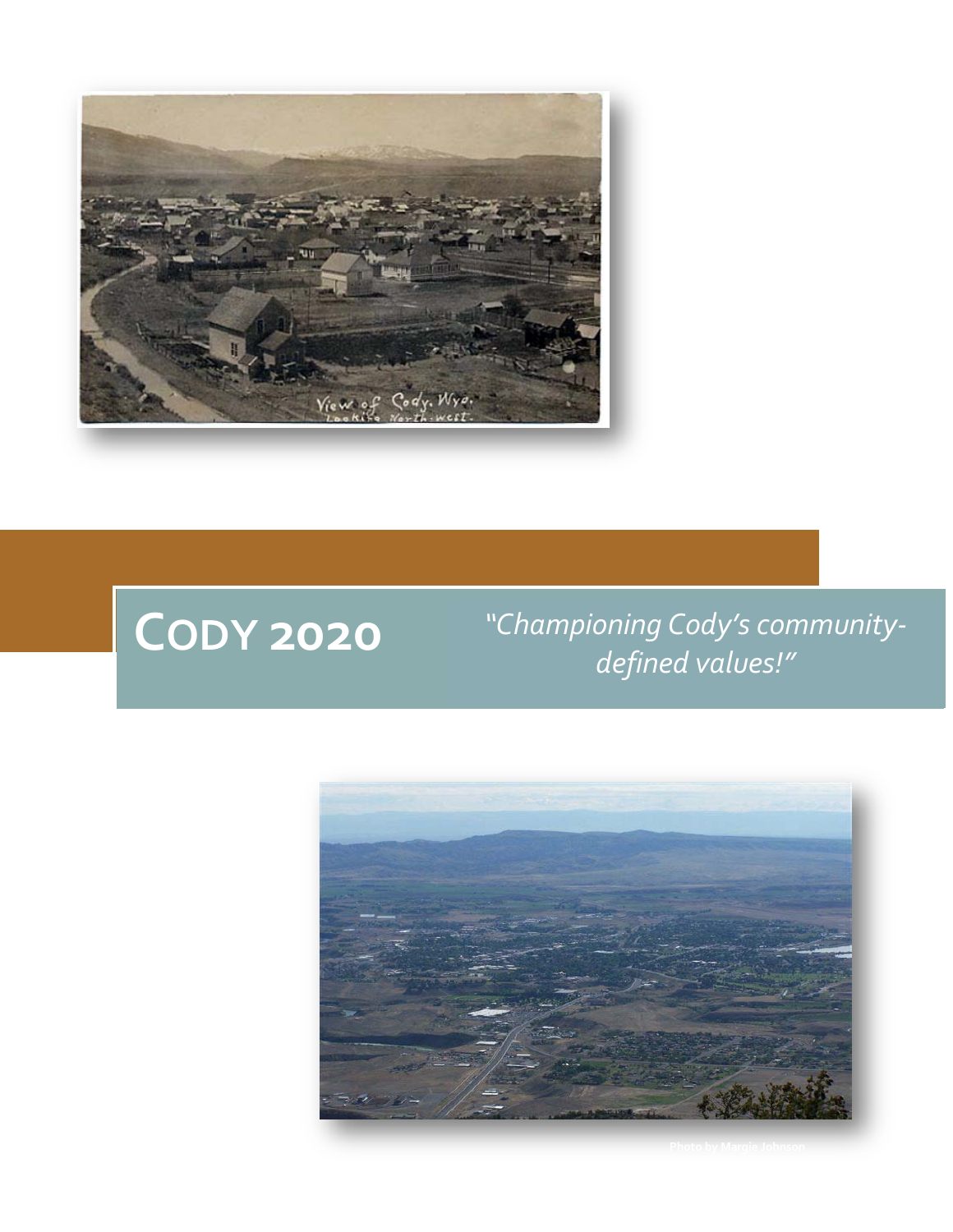Page intentionally blank.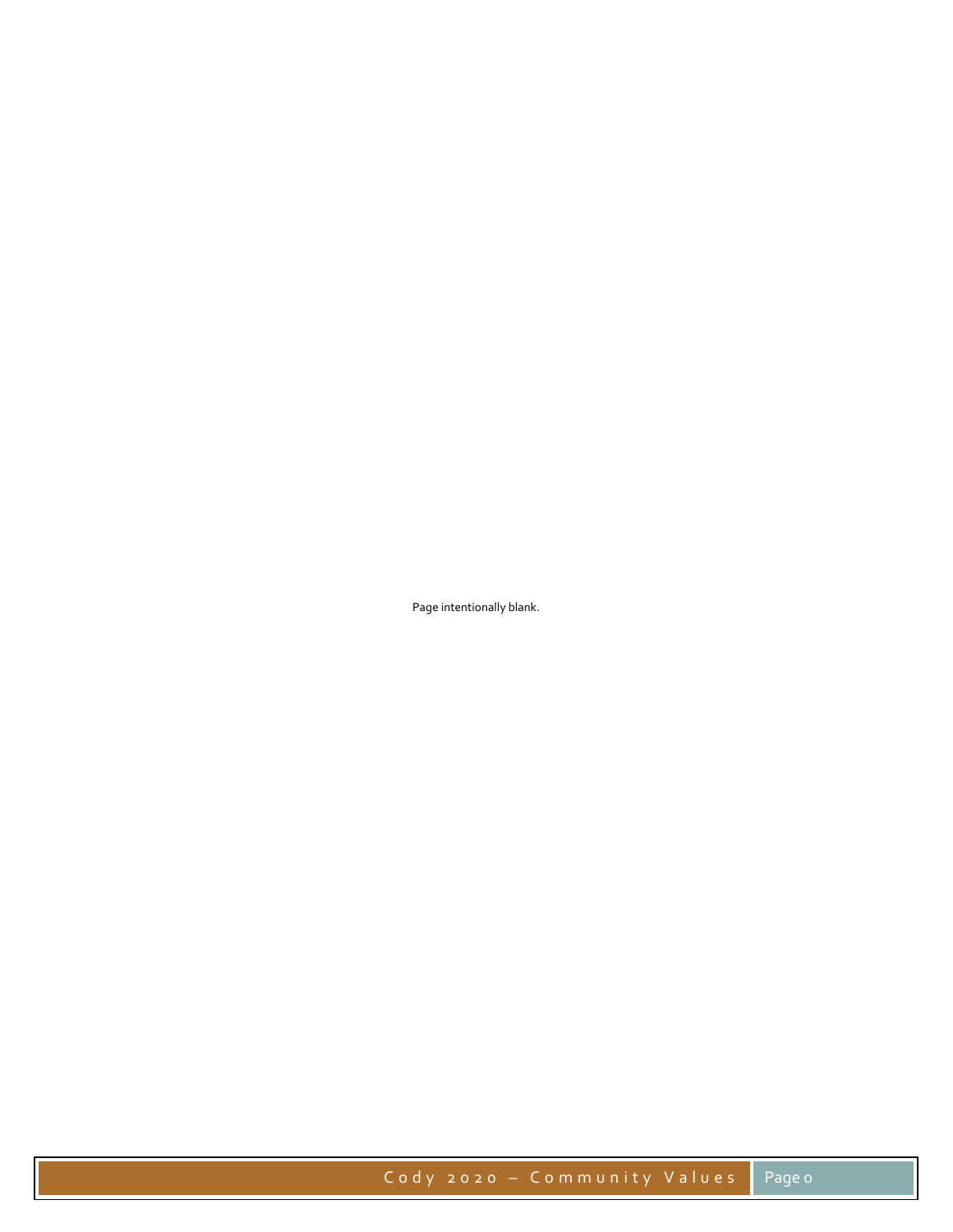### **INTRODUCTION**

This report is the culmination of a year-long community-input process intended to accurately capture the values and priorities of Cody Country residents and to produce guiding statements for residents, businesses, institutions, and government agencies to follow over the next ten years.

In December 2008, a handful of community leaders recognized the need to create a guiding vision for Cody Country. They recognized the quality of the Vision 2007 project which guided the community from 1997 through 2007 and produced many of the good community developments that make Cody what it is today. Vision 2007 became the model for how we approached the Cody 2020 vision process.

The initial step was to gather together volunteers representing all areas of Cody Country to help ensure that all voices would be heard, and to form an active, dedicated committee whose goal it was to create a process to update the Vision 2007 document. The following people volunteered their time, leadership skills, ideas, and energy over the past year which resulted in this report.

Nancy L. Bailey, PhD **-** Park County P&Z Mayor Nancy Tia Brown **-** City of Cody Heather Christensen **-** Citizen Marshall Dominick **-** FOAL, Cody Canal Irrigation District Hilary Eisen **-** Greater Yellowstone Coalition Paul Fees - Stampede Board Linda Gillett - Park County P&Z Lee Haines **-** Buffalo Bill Historical Center Kim Jones - Cody Country Chamber of Commerce Jeanne Kaiser **-** West Park Hospital James Klessens **-** Forward Cody Tara Kuipers – Northwest Area Community Development Education, University of Wyoming Cooperative Extension Service Goldie Mandella **-** Bank of the West Bryan Monteith **-** Park County School District #6 Harold Musser **-** Musser Brothers Auctioneers, Inc. Reverend Adriaan Overbeeke - Cody Missionary Alliance Church Dossie Overfield - Northwest Rural Water District, Park County School District #6 Joe Reed **-** Local Rancher Rhonda Shipp **-** Facilitator Representative Colin Simpson - Wyoming Legislature, Speaker of the House Kathy Spencer **-** City of Cody Claudia Wade **-** Park County Travel Council Andy Whiteman **-** City of Cody Dick & Marge Wilder **–** Citizens



And especially the **1700+ Cody Country-ites** who participated in two surveys!

The committee recognized that input from throughout Cody Country would be critical to the success of creating a fresh vision document and thus made a commitment to involve as many residents as much as possible. The process was as follows:

Step 1: Gather information from as broad a spectrum of residents as possible about what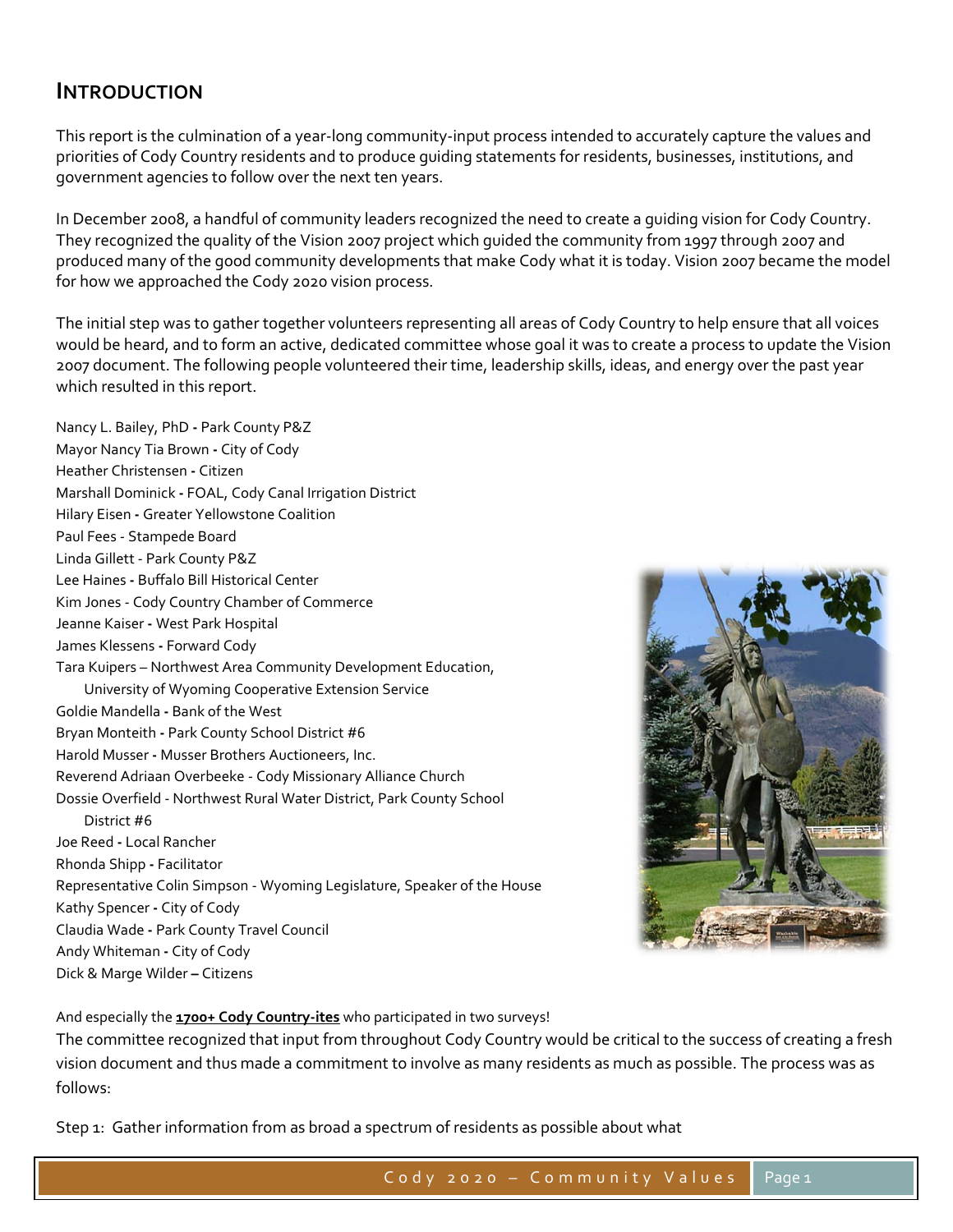they value most in our community.

- Step 2: Using this value input, develop common value categories.
- Step 3: Invite residents to a meeting to further define those categories.
- Step 4: Based on the defined categories, create questions for a comprehensive survey designed to elicit answers to provide specific, actionable guidance.
- Step 5. Create vision statements using input from the comprehensive survey.
- Step 6. Write a final report that summarizes the results of the surveys, ensuring that future Cody Country residents will have access to the guiding statements as they explore community development issues.

It is important to recognize that these guiding statements are the product of and belong to all Cody Country residents. With this document comes the responsibility to ensure that community leaders, organizations and individuals are held accountable to apply this shared vision as decisions are debated and made about our future.

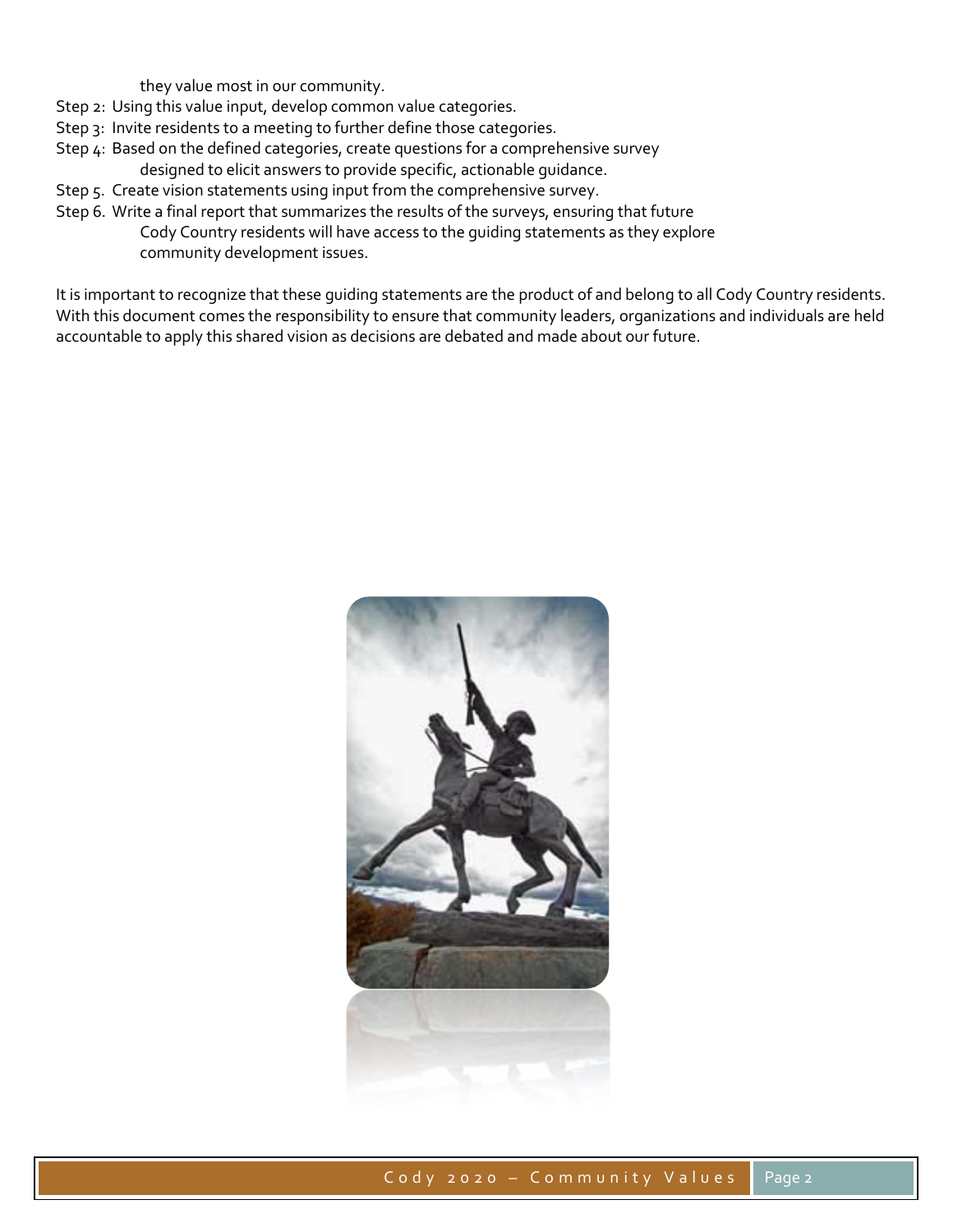

## **COMMUNITY VALUES**

#### **RECREATION**

Provide residents and visitors further recreational opportunities by:

- Completing a connecting trail system
- Developing year-round indoor and specialized outdoor recreation
- Supporting cultural events and entertainment

#### **OPEN SPACE**

Enhance open space in all lands by:

- Increasing community awareness and education
- Preserving and expanding access to open space
- Connecting with local government for assistance obtaining and maintaining open space

#### **ENVIRONMENT**

Balance land use and environmental protection by:

- Designing policies to facilitate development while ensuring environmental protection
- Valuing and protecting habitat, wildlife, clean air and water, and a quiet environment
- Creating greenbelts and viewing corridors
- Promoting the use of alternative energies, such as solar and wind

#### **SMALL TOWN LIFESTYLE**

Enhance western heritage, small town values and economic diversity by:

- Maintaining a neighborly, hospitable and safe community
- Valuing western heritage and natural environment
- Pursuing balanced economic growth in retail, light industry and high tech business
- Developing small and mid-size retail business
- Supporting educational initiatives and opportunities
- Developing transportation options